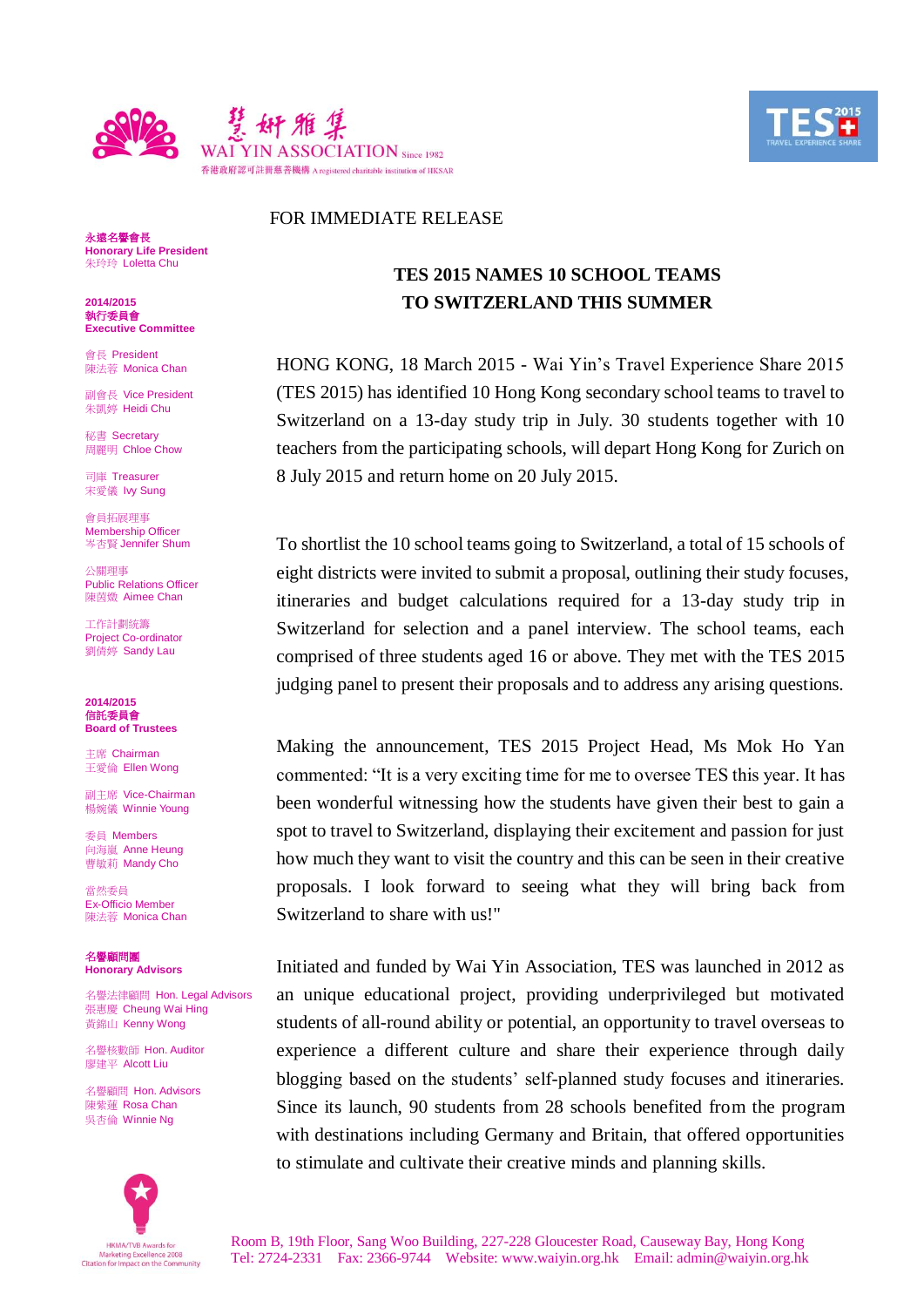Apart from the sharing of the students' seeing and learning through daily blogging on Facebook throughout their journey, the completion of the study trip will include a team presentation before a judging panel and an audience of schools, parents and friends followed by individual one on one interviews with the judges. The winners of the awards will be determined and the results will be unveiled on 25 August 2015 during the Prize Presentation and Public Exhibition opening ceremony at Festival Walk in Kowloon Tong.

| 1.               | Baptist Wing Lung Secondary School,<br>Tuen Mun                                           | Sweet • Swiss • Supi • Journey                |
|------------------|-------------------------------------------------------------------------------------------|-----------------------------------------------|
| 2.               | Buddhist Hung Sean Chau Memorial<br>College, Wong Tai Sin                                 | Think Schweiz                                 |
| 3.               | Chiu Lut Sau Memorial Secondary School,<br>Yuen Long                                      | Charisma of Cheese                            |
| $\overline{4}$ . | Daughters of Mary Help of Christians Siu<br>Ming Catholic Secondary School, Kwai<br>Ching | Water Wonderland                              |
| 5.               | HKTA Tang Hin Memorial Secondary<br>School, Sheung Shui                                   | Green Trail                                   |
| 6.               | Kwai Chung Methodist College, Kwai<br>Ching                                               | Stressed spelt backward is Desserts           |
| 7.               | Precious Blood Secondary School, Hong<br>Kong East                                        | Passion for Cheese                            |
| 8.               | Queen's College Old Boys' Association<br>Secondary School, Kwai Ching                     | The ways of Swiss maintaining food<br>quality |
| 9.               | St. Bonaventure College & High School,<br>Wong Tai Sin                                    | <b>Swiss ChocoFantasies</b>                   |
| 10.              | Stewards Pooi Tun Secondary School,<br>Diamond Hill                                       | Travel in time                                |

TES 2015 sponsors are Centaline Charity Fund and Charming Holidays. It is supported by the Consulate General of Switzerland in Hong Kong and Switzerland Tourism. Participating school teams will enjoy stress-free travel by road, rail and waterway throughout Switzerland using Swiss Travel Pass offered by Swiss Travel System Ltd. The project receives continuous I.T. support by TFI Digital Media Limited. A special thanks to venue sponsor Mapletree Greater China Property Management Limited for providing Festival Walk as Prize Presentation and Public Exhibition as a venue.

The latest update of TES 2015 can be found on the official website at: [www.waiyin.org.hk/tes2015.](http://www.google.com/url?q=http%3A%2F%2Fwww.waiyin.org.hk%2Ftes2015&sa=D&sntz=1&usg=AFQjCNGekt-Qx4XNvbPPK5w7r-6z8b5EQA)